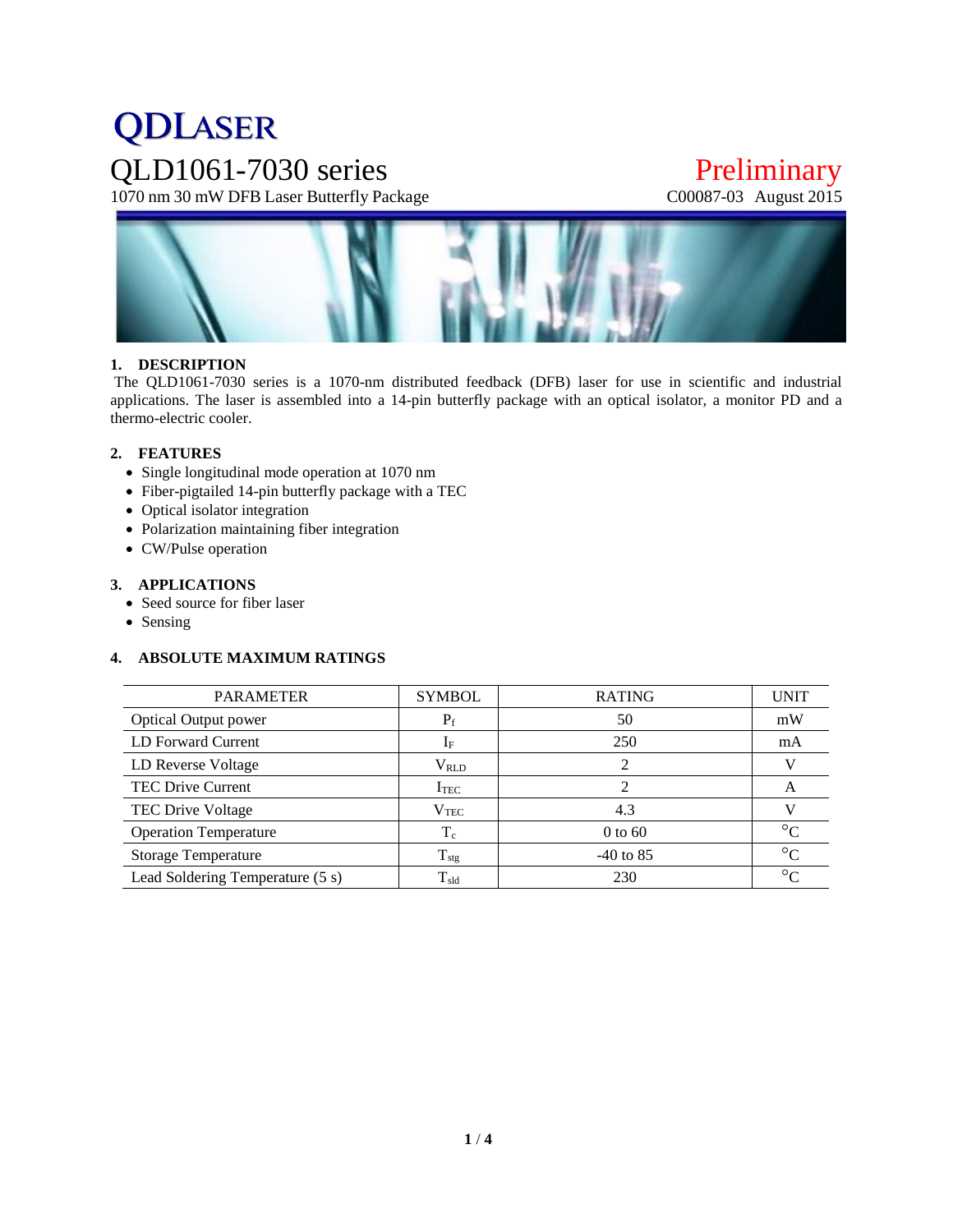

|                                        |                    |                                   |                          | $(T_{LD} = 25^{\circ}C$ , unless otherwise specified) |            |             |
|----------------------------------------|--------------------|-----------------------------------|--------------------------|-------------------------------------------------------|------------|-------------|
| <b>PARAMETER</b>                       | <b>SYMBOL</b>      | <b>TEST CONDITION</b>             | <b>MIN</b>               | <b>TYP</b>                                            | <b>MAX</b> | <b>UNIT</b> |
| Peak Wavelength                        | $\lambda_{\rm{p}}$ | CW, $P_f = 30$ mW                 | $1065*$                  | 1070                                                  | $1075*$    | nm          |
| Temperature Coefficient of $\lambda_p$ | $d\lambda_p/dT$    | CW                                | $\overline{\phantom{a}}$ | 0.08                                                  |            | nm/K        |
| Current Coefficient of $\lambda_p$     | $d\lambda_p/dI$    | CW                                | $\overline{\phantom{a}}$ | 0.01                                                  |            | nm/mA       |
| <b>Fiber Output Power</b>              | $P_f$              | CW                                | 30                       |                                                       |            | mW          |
| <b>Threshold Current</b>               | $I_{th}$           | CW                                | $\overline{\phantom{a}}$ | 30                                                    |            | mA          |
| <b>Operation Current</b>               | $I_{op}$           | CW, $P_f = 30$ mW                 | $\overline{\phantom{a}}$ | 150                                                   | 200        | mA          |
| <b>Operation Voltage</b>               | $V_{op}$           | CW, $P_f = 30$ mW                 | $\overline{\phantom{a}}$ | 1.7                                                   | 2.0        | V           |
| Sidemode Suppression Ratio             | <b>SMSR</b>        | CW, $P_f = 30$ mW                 | $\overline{\phantom{a}}$ | 40                                                    |            | dB          |
| Polarization Extinction Ratio          | <b>PER</b>         | CW, $P_f = 30$ mW                 | 15                       | 20                                                    |            | dB          |
| <b>Monitor PD Current</b>              | Im                 | CW, $P_f = 30$ mW                 | 100                      | 300                                                   | 1000       | μA          |
| <b>Thermistor Resistance</b>           | Rth                | $T_{LD} = 25^{\circ}C$ , B=3900 K | 9.5                      | 10                                                    | 10.5       | $k\Omega$   |

# **5. OPTICAL AND ELECTRICAL CHARACTERISTICS**

\*Peak wavelength torelance of +/- 2 nm is available as an option.

#### **6. PRODUCT PART NUMBER**

| Part Number     | Fiber Type               | Fiber Diameter | Connector |
|-----------------|--------------------------|----------------|-----------|
| OLD1061-7030    | Polarization maintaining | 900 um         | FC/APC    |
| OLD1061-7030-11 | fiber                    | 250 um         | Ferrule   |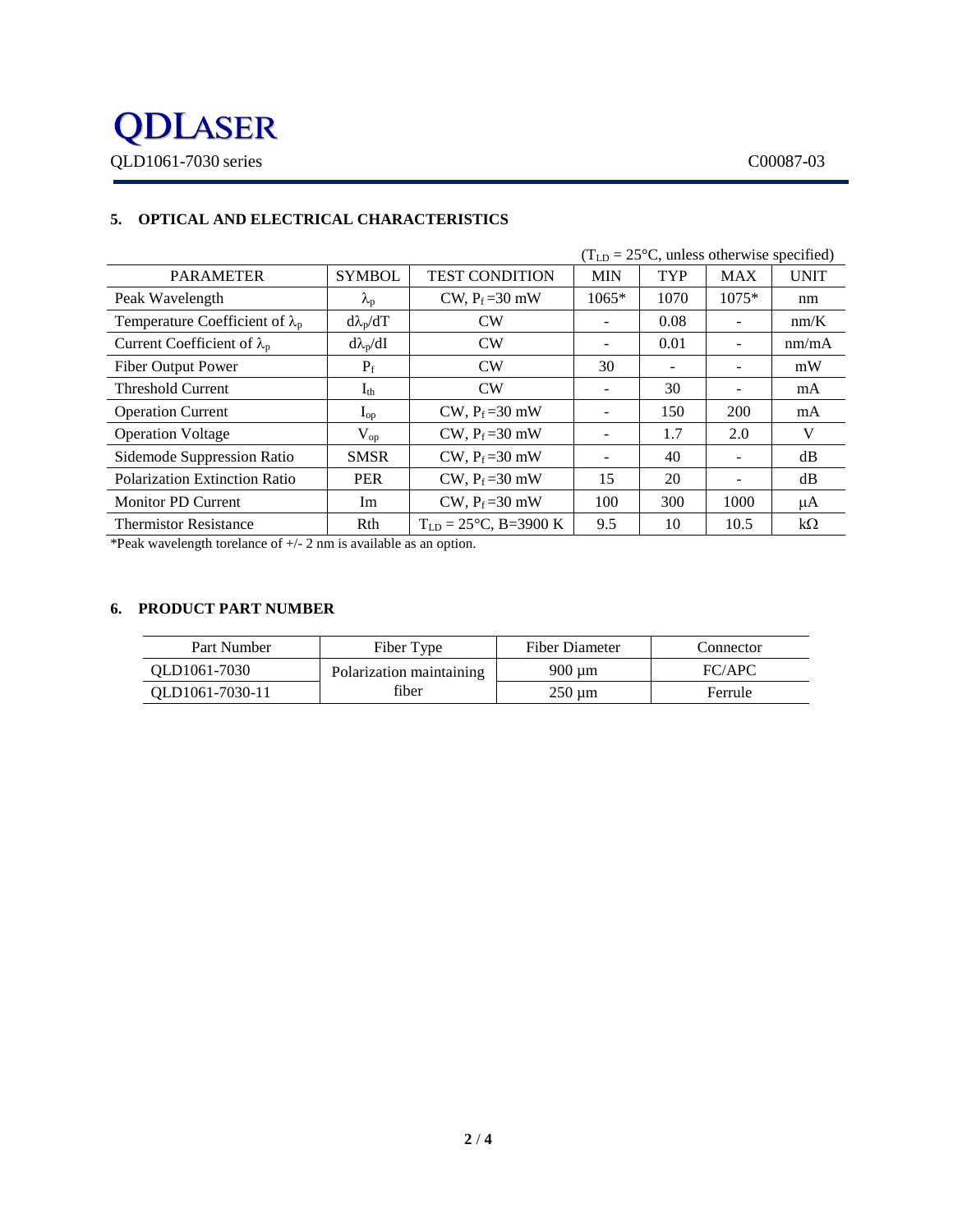

# **7. OUTLINE DRAWING**



(a) 900 µm fiber diameter and FC/APC connector type (QLD1061-7030)



(b) 250 µm fiber diameter and ferrule type (QLD1061-7030-11)